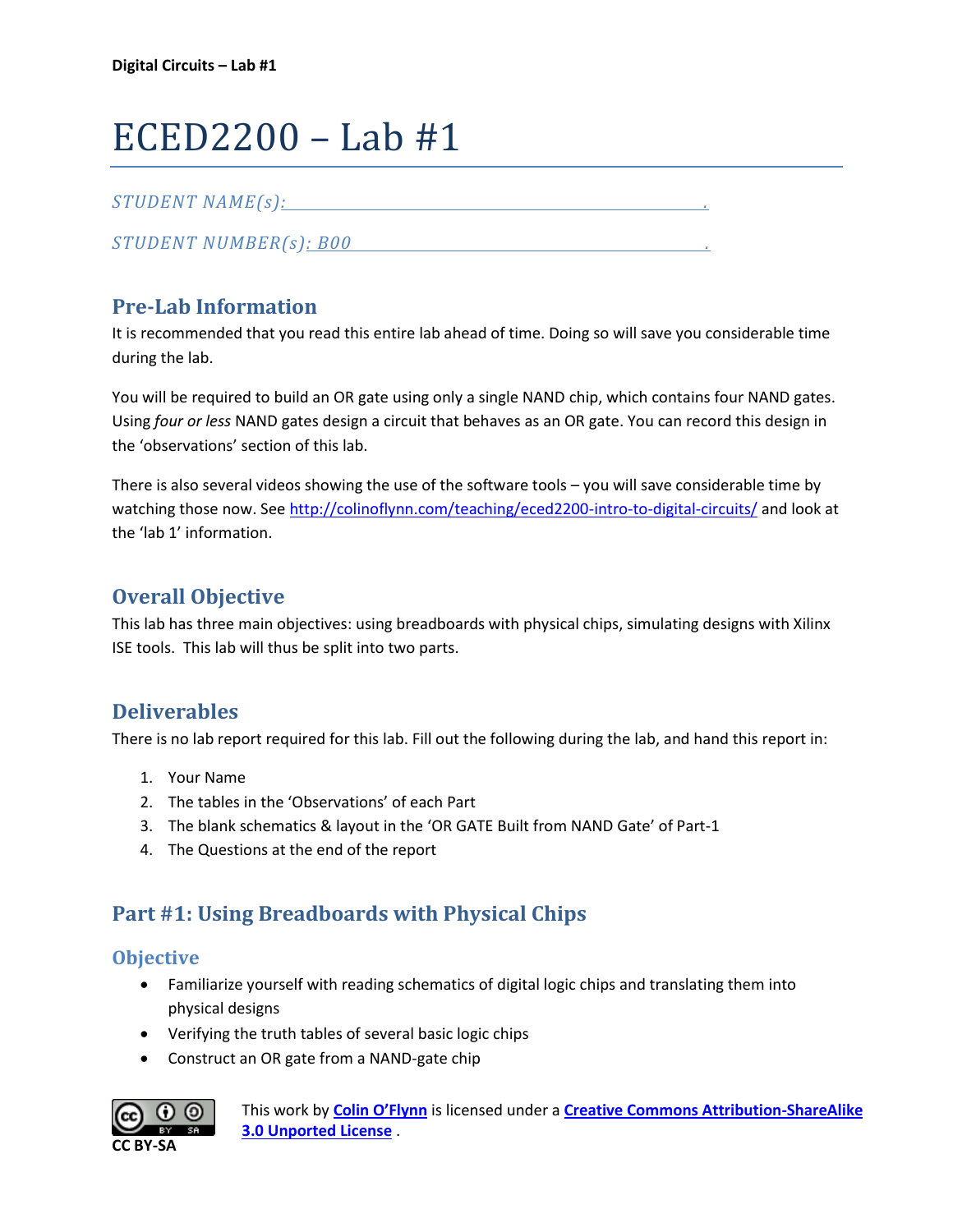• Identify a mystery chip

## **Required Materials**

- Dalhousie Digital Trainer Board
- 7408 AND Gate
- 7432 OR Gate
- 7400 NAND Gate
- 7486 XOR Gate
- Mystery Chip

## **Background**

## **Procedure**

- 1. Plug your BORA board into your computer using a Mini-USB Cable
- 2. Download BORA\_Eraser.zip from [https://www.assembla.com/spaces/bora/documents/d7PlO8DZqr46bTacwqjQYw/download/d7](https://www.assembla.com/spaces/bora/documents/d7PlO8DZqr46bTacwqjQYw/download/d7PlO8DZqr46bTacwqjQYw) PIO8DZqr46bTacwqjQYw (also referenced from colinoflynn.com/teaching)
- 3. Unzip the BORA\_Eraser.zip somewhere, and double-click on 'erase\_all.bat' to clear the BORA board. **This step is critical for the LEDs/Switches to work**. Once this is complete all LEDs should be slightly lit. Do not simply open the BORA Eraser.zip folder & click erase.bat, you MUST COPY FILES OUT.
- 4. A schematic is given for each of the gates we investigate. Build each circuit on the Digital Trainer. Vary the inputs and observe the outputs to build up the truth table. If the connected LED is off the output is at logic 0, if the LED is on the output is at logic 1.
- 5. Design an OR gate using only a single NAND gate chip (that is the 7400 chip). Implement this design, record the design in the 'observations', and record the resulting input/output.
- 6. You will be given a 'mystery chip'. The mystery chip uses the same pinout as the 7400 chip, but is not necessary a NAND gate. Observe the truth table of the mystery chip and find the type of gate this chip has implemented. It may be any one of the following chips: AND, NAND, OR, NOR, XOR, XNOR. Each mystery chip is different, so your results will differ from other groups.

## **Observations**

#### **7408 AND Gate Truth Table:**



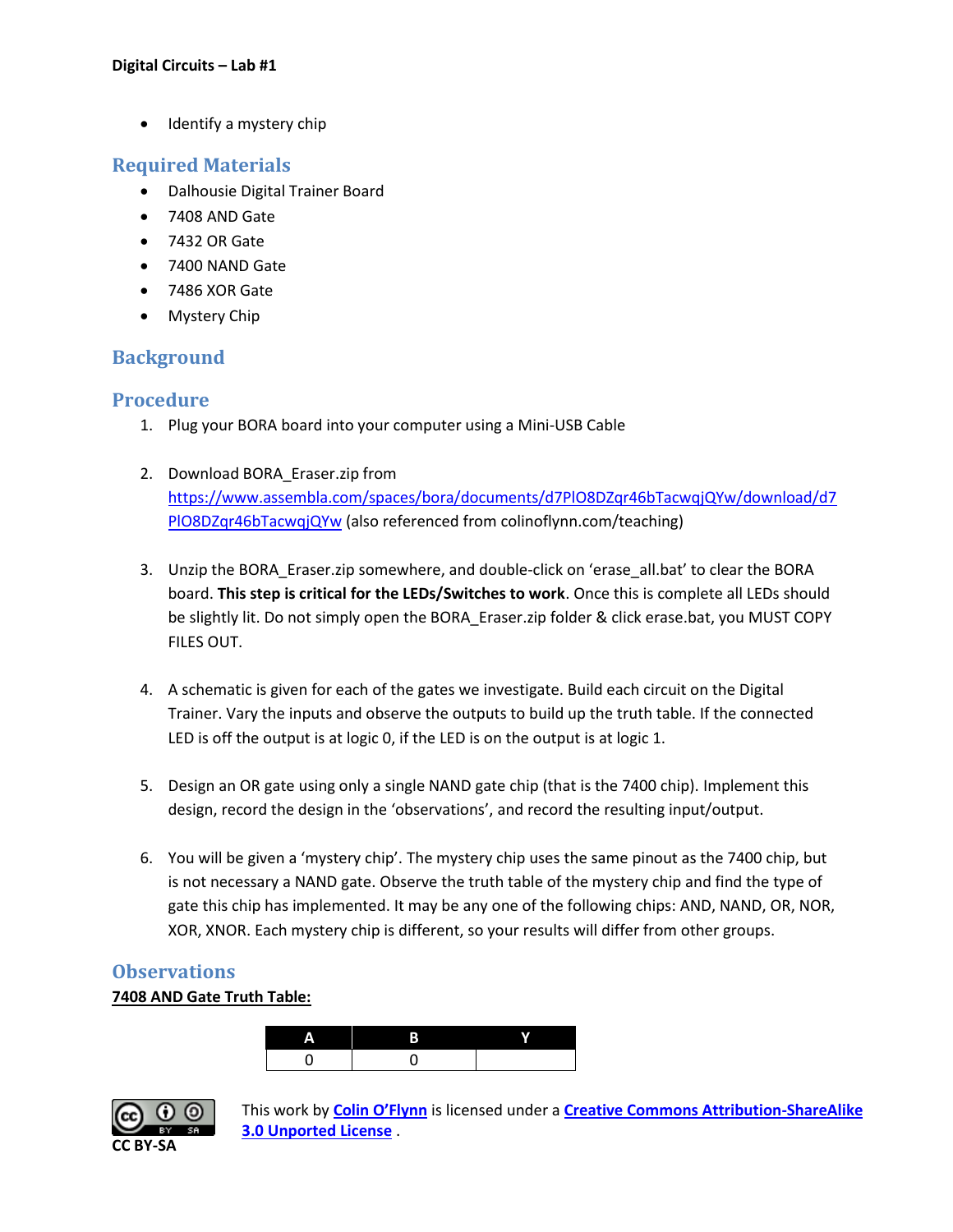#### **OR Gate Truth Table:**

| Λ | B | r |
|---|---|---|
|   |   |   |
|   |   |   |
|   |   |   |
|   |   |   |

#### **NAND Gate Truth Table:**

#### **XOR Gate Truth Table:**

| D |  |
|---|--|
|   |  |
|   |  |
|   |  |
|   |  |

#### **OR Gate Built from NAND Gates:**

Schematic:

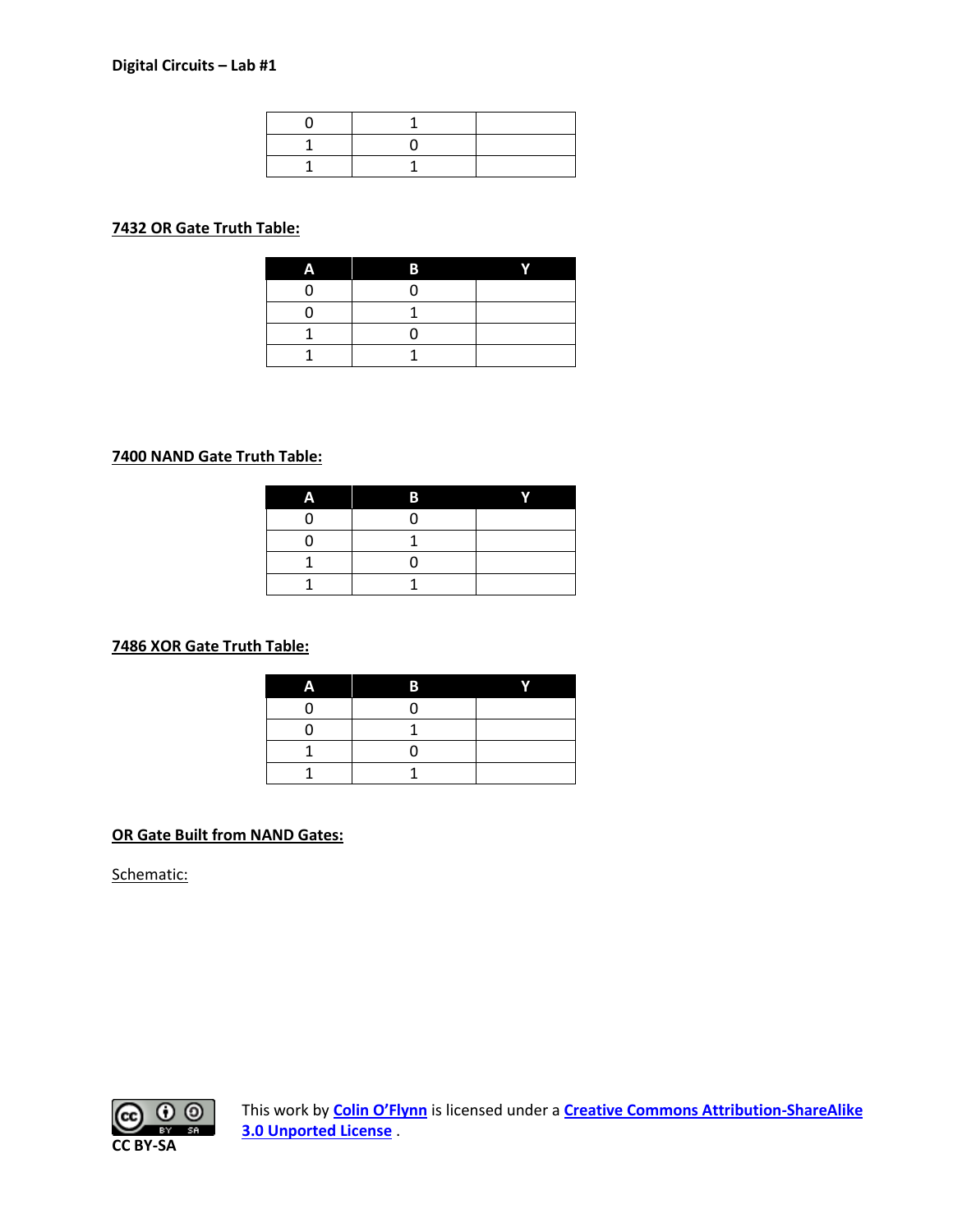



Implementation:

|        | <b>GND</b> | $\frac{d\mathbf{H}}{d\mathbf{10}}$<br>$\Omega$<br>$\Omega$<br>$\Omega$<br>$\bullet$<br>$\bullet$<br>െ | GND<br>$\circ$<br><b>YAN</b>                             |
|--------|------------|-------------------------------------------------------------------------------------------------------|----------------------------------------------------------|
| ī<br>ڇ |            |                                                                                                       | )。<br>1○<br>20 <sub>o</sub><br>3 <sub>o</sub><br>4o<br>a |

#### Truth Table:

#### **Mystery Chip:**

| R |  |
|---|--|
|   |  |
|   |  |
|   |  |
|   |  |

**My Mystery Chip number is \_\_\_\_. Based on the truth table it is a(n) \_\_\_\_\_\_\_\_\_ gate.**

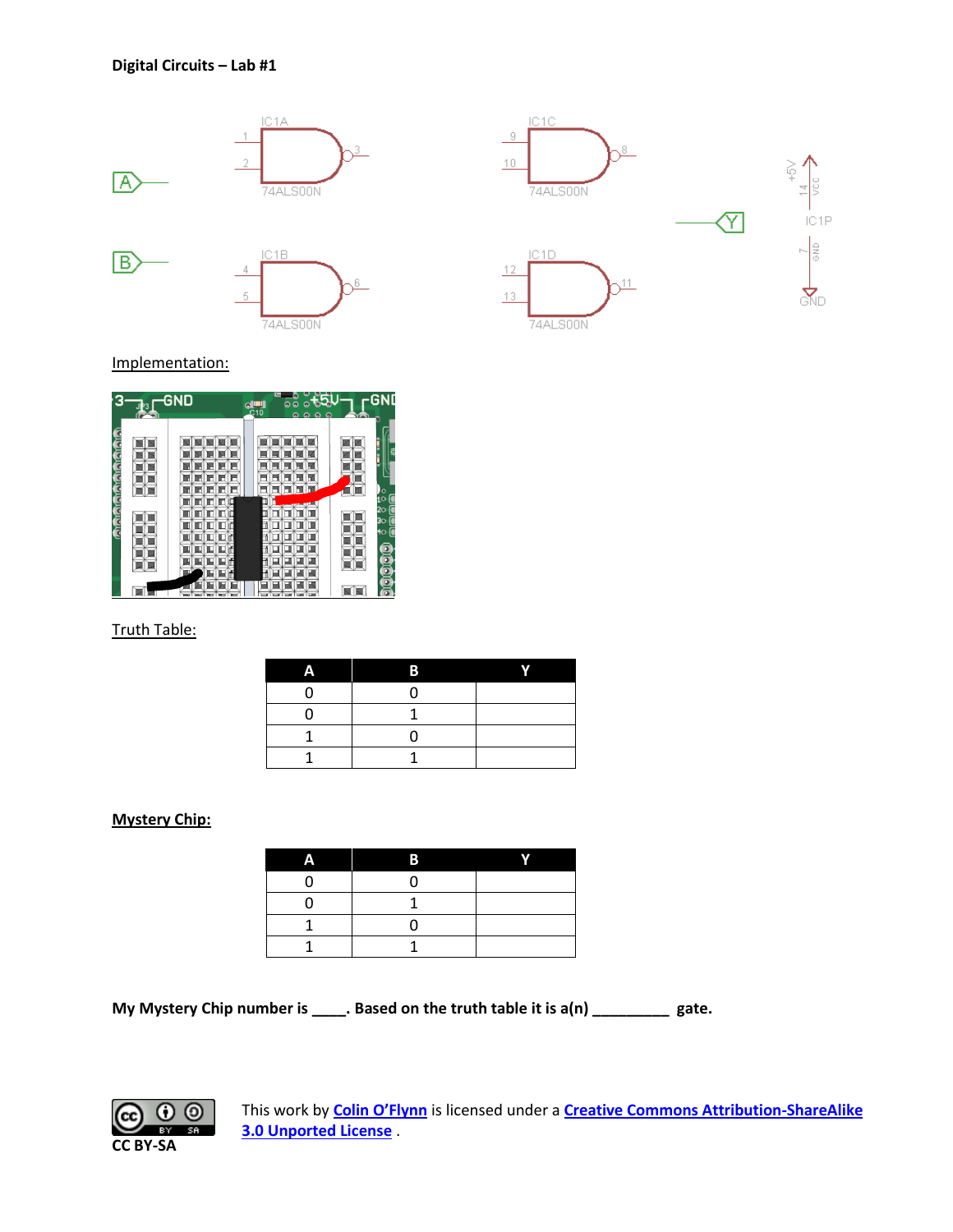# **Part #2: Simulating Designs with Xilinx ISE Tools**

# **Objective**

- Familiarize yourself with Xilinx ISE tools
- Learn about the use of 'schematic-entry' design
- Run a simple simulation with pre-defined stimulus

## **Required Materials**

- Computer with Xilinx ISE 13.2 Webpack installed.
	- o All computers in the lab have this installed.
	- $\circ$  This is free software so you can install on your own computer if you wish, you can download it from

[http://www.xilinx.com/support/download/index.html/content/xilinx/en/downloadNav/](http://www.xilinx.com/support/download/index.html/content/xilinx/en/downloadNav/design-tools/v13_2.html) [design-tools/v13\\_2.html](http://www.xilinx.com/support/download/index.html/content/xilinx/en/downloadNav/design-tools/v13_2.html) The file is very large so you may wish to download at school, and you are required to register to license it (which is free).

- Example project file<http://colinoflynn.com/teachingfiles/eced2200/lab1.zip>
	- $\circ$  This file contains an environment which is already setup for your lab. If you have time you may wish to recreate this from scratch. There is a video available showing this linked from<http://colinoflynn.com/teaching>

# **Background**

## **Procedure**

NOTE: There is a video version of this procedure at<http://colinoflynn.com/teaching> which will be much easier to follow along with. If you have a smartphone/tablet it may also be useful to open the video on your portable device instead of the computer.

- 1. Unzip the ZIP file somewhere **you MUST copy all the files out of the ZIP, do NOT just attempt to open the zip file & run from within that**.
- 2. Double-click on the file 'Lab 1.xise' which will open Xilinx ISE Project Navigator. This step may take a moment for the software to open.
- 3. Double-click on the 'UUT' schematic file:



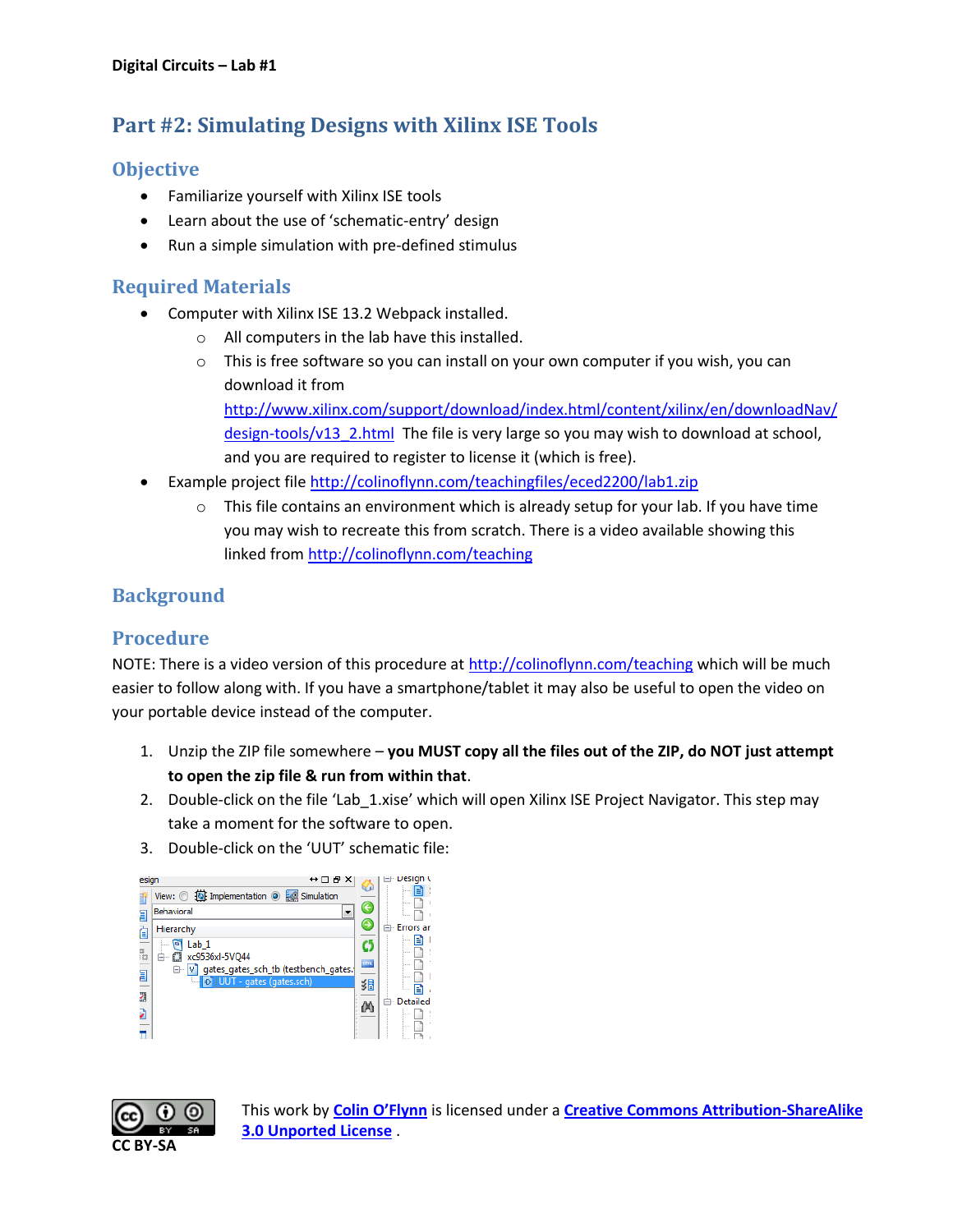4. Go to the 'symbols' tab in the window that opens, select 'Logic' as the category, and 'and2' as the Symbol:



5. Place the AND gate into the area which says 'draw your schematic here'. You may need to zoom in, then connect up the inputs and outputs with the wire command:



6. Save the file, then close JUST that file (NOT the whole project):

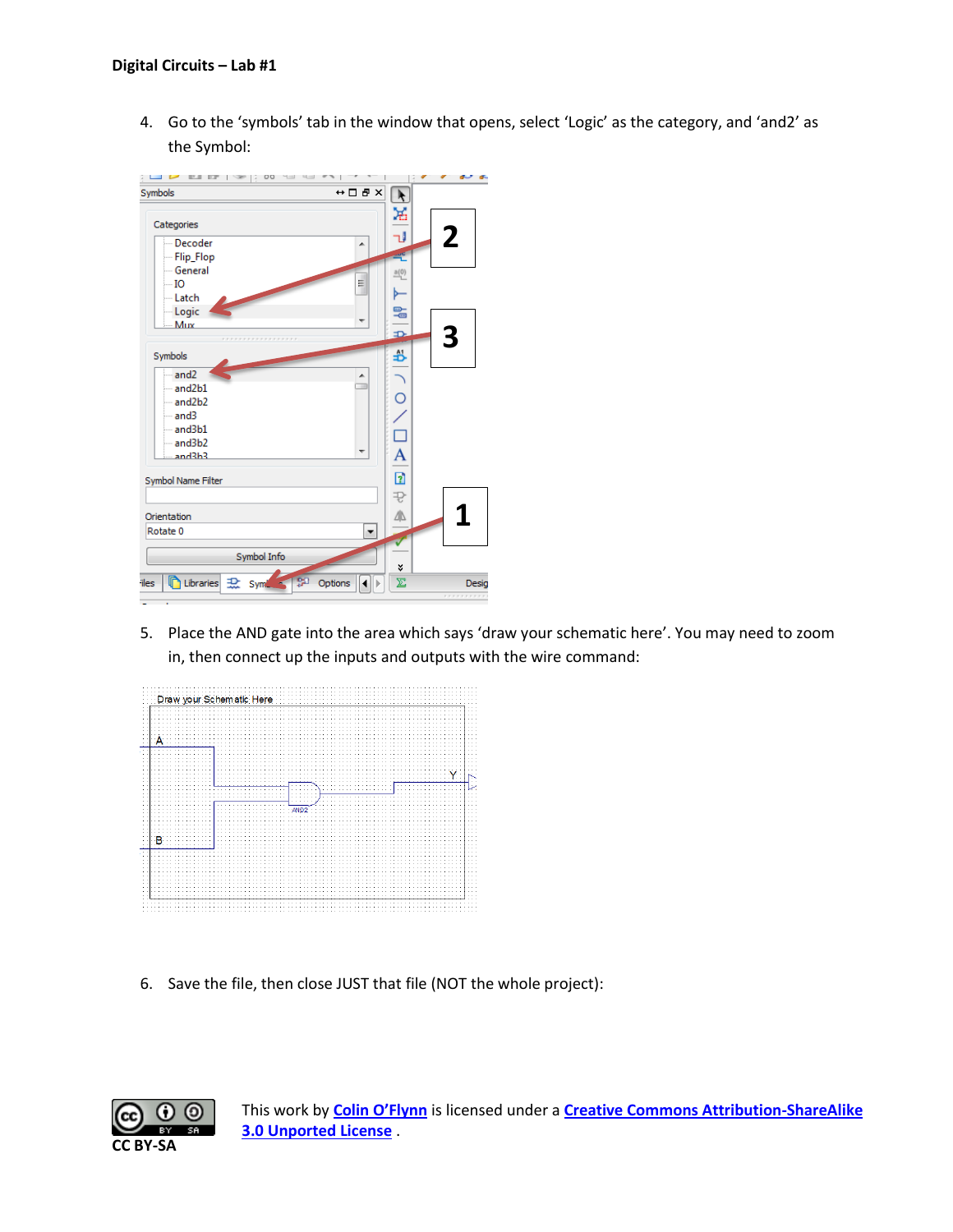| × |                |   |   |           |  |
|---|----------------|---|---|-----------|--|
|   | Design Summary | ⊡ | Ð | gates.sch |  |
|   |                |   |   |           |  |

or to edit gates.sch".

7. Select 'gates\_gates\_sch\_tb', then double-click 'Simulate Behavioural Model'. You may need to hit the '+' beside 'ISim Simulator':



8. In the window that opens, change to the 'Default.wcfg' tab:

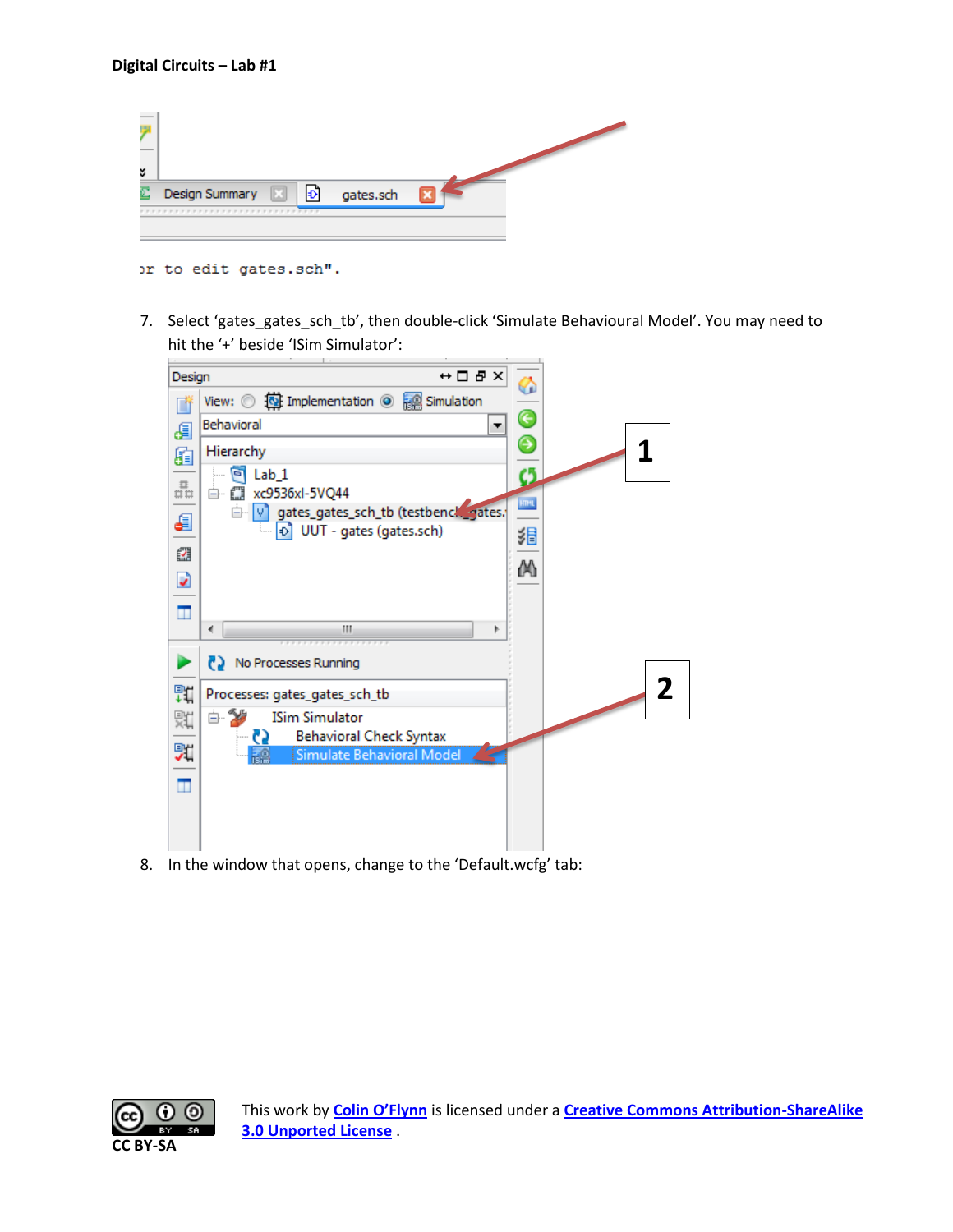

9. Using the waveform display, fill in the truth table. You may need to scroll the waveform to start at time 0 or zoom in/out. You can click on different times in the waveform and just read A/B/Y directly off. Fill in the observations based on this.



- 10. Close the ISim window, it will ask if you really want to exit the application, hit "Yes".
- 11. Open the gates.sch file again and delete the AND gate.
- 12. Repeat steps 1-12 with the following gates:
	- a. or2
	- b. nand2
	- c. xor2
	- d. xnor2
	- e. nor2b1

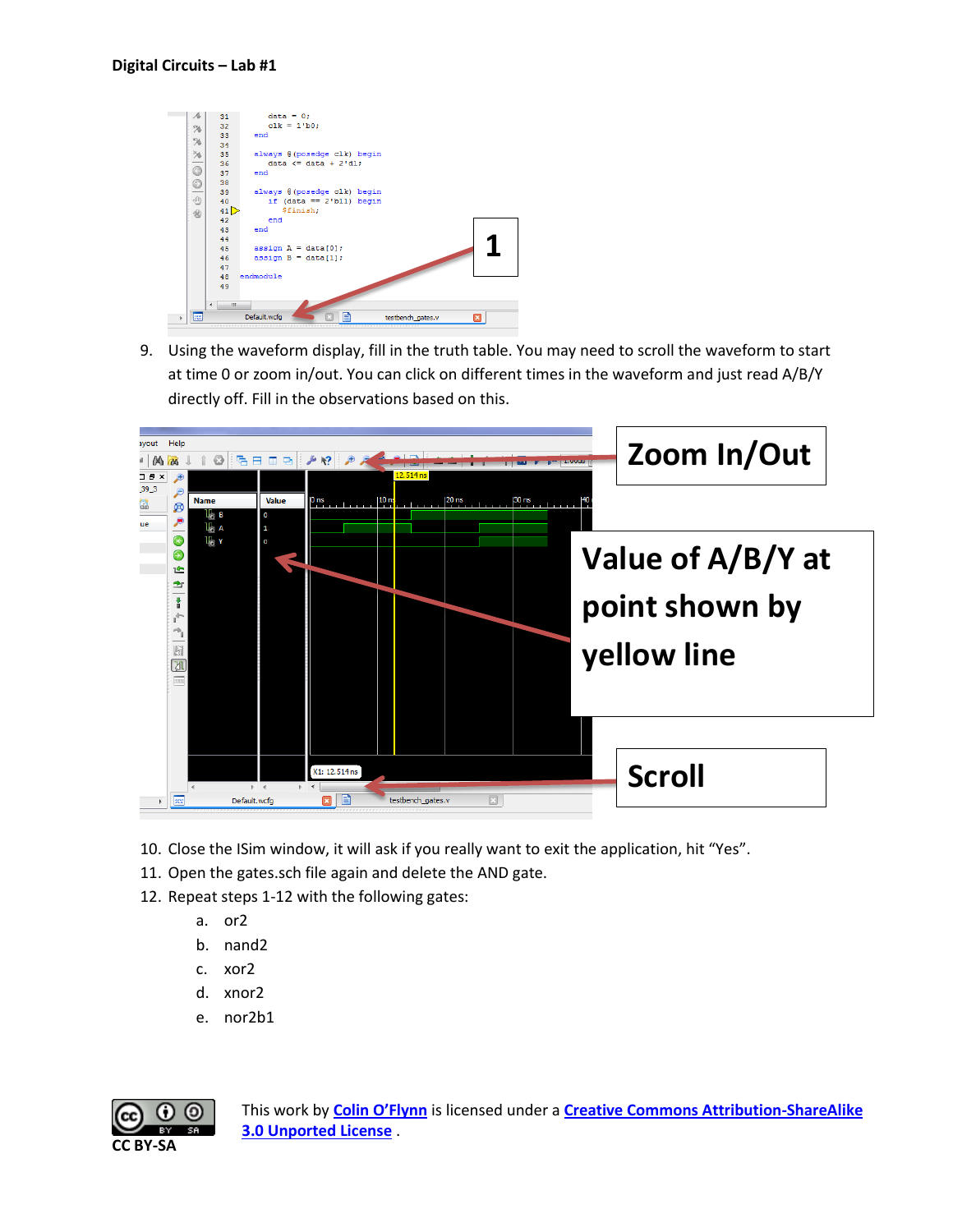## **Observations**

## **AND2 Gate Truth Table:**

| D) |  |
|----|--|
|    |  |
|    |  |
|    |  |
|    |  |

**OR2 Gate Truth Table:**

|     | B |  |
|-----|---|--|
|     |   |  |
|     |   |  |
|     |   |  |
|     |   |  |
| . . |   |  |

**NAND2 Gate Truth Table:**

| × |  |
|---|--|
|   |  |
|   |  |
|   |  |
|   |  |

**XOR2 Gate Truth Table:**

| т |  |
|---|--|
|   |  |
|   |  |
|   |  |
|   |  |

**XNOR2 Gate Truth Table:**

| ٠ |  |
|---|--|
|   |  |
|   |  |
|   |  |
|   |  |

**NOR2B1 Gate Truth Table:**

| B |  |
|---|--|
|   |  |
|   |  |
|   |  |
|   |  |